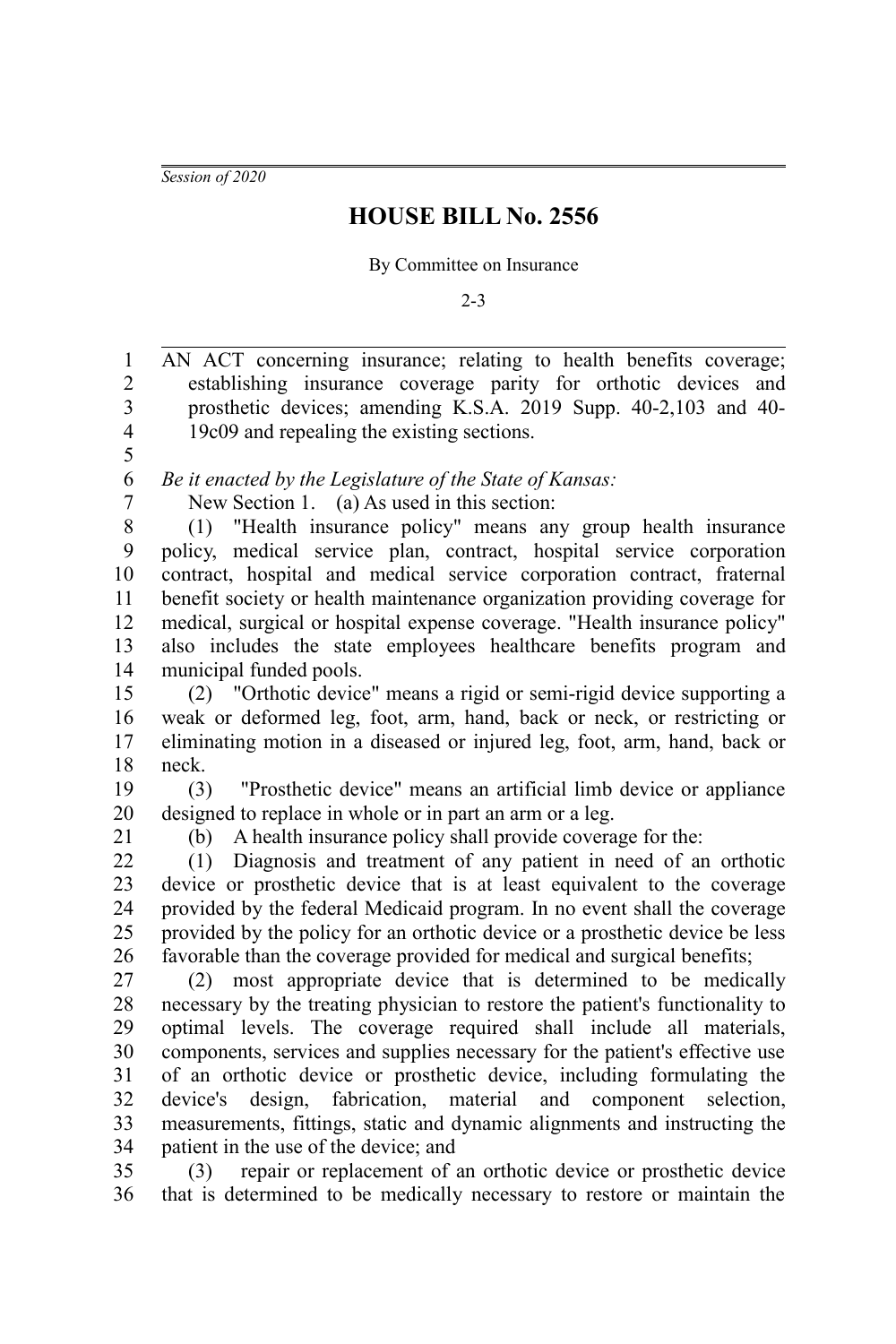patient's ability to complete activities of daily living or essential jobrelated activities and that is not solely for comfort or convenience. 1 2

(c) The reimbursement rate for orthotic devices and prosthetic devices provided by all health insurance policies shall be at least equivalent to the rate currently provided by the federal Medicare program, shall be no more restrictive than other benefits in the policy and shall be comparable to coverage of restorative internal devices without arbitrary caps or lifetime restrictions. 3 4 5 6 7 8

(d) Orthotic and prosthetic coverage benefits shall not be subject to separate financial requirements that are applicable only to such benefits. 9 10

(e) A health insurance policy shall not impose an annual or lifetime dollar maximum on coverage for prosthetics other than an annual or lifetime dollar maximum that applies in the aggregate to all terms and services covered under the policy. 11 12 13 14

(f) If coverage is provided through a managed care plan, the insured shall have access to medically necessary clinical care and to orthotic devices and prosthetic devices and technology from no fewer than two distinct Kansas prosthetic and orthotic providers in the managed care plan's provider network. 15 16 17 18 19

20

(g) A health insurance policy may:

(1) Impose copayment and coinsurance amounts on coverage for orthotic devices and prosthetic devices. Any financial requirements applicable to such benefits shall not be more restrictive than the financial requirements applicable to the policy's medical and surgical benefits, including those for internal devices; and 21 22 23 24 25

(2) limit the benefits or alter the financial requirements for out-ofnetwork coverage of prosthetic and orthotic devices. Any restrictions and requirements applicable to such benefits may be no more restrictive than the financial requirements applicable to the out-of-network coverage for the policy's medical and surgical benefits. 26 27 28 29 30

(h) The provisions of subsection (g) shall apply separately with respect to benefits provided in- and out-of-network under the health insurance policy. 31 32 33

(i) The provisions of this section shall not apply to any policy or certificate that provides coverage for any specified disease, specified accident or accident only coverage, credit, dental, disability income, hospital indemnity, long-term care insurance as defined by K.S.A. 40- 2227, and amendments thereto, or any other limited supplemental benefit nor to any Medicare supplement policy of insurance as defined by the commission of insurance by rules and regulations, any coverage issued as a supplement to liability insurance, workers compensation or similar insurance, automobile medical-payment insurance or any insurance under which benefits are payable with or without regard to fault, whether written 34 35 36 37 38 39 40 41 42 43